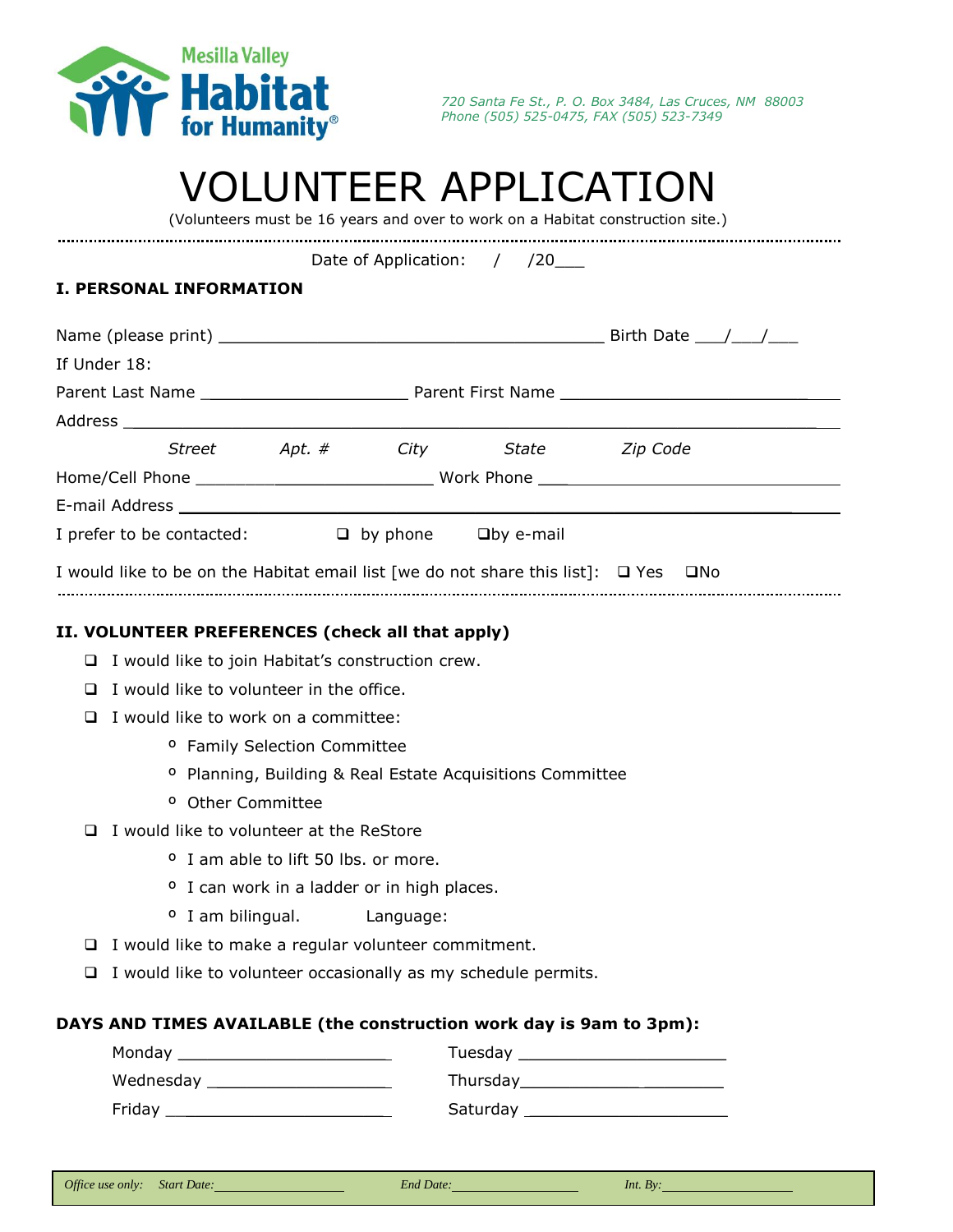#### **COURT-ORDERED COMMUNITY SERVICE:**

If you are volunteering as a result of court-ordered community service, how many hours

do you need to complete?

Date by which you must complete community service: \_\_\_\_\_\_\_\_\_\_

#### **SCHOOL/ ASSOCIATION COMMUNITY SERVICE:**

If you are volunteering for a school organization, how many hours do you need to complete: School/ Organization: New York Channels and Channels Channels and Channels Channels and Channels Channels and Channels Channels and Channels and Channels and Channels and Channels and Channels and Channels and Channels and

### **III. BACKGROUND & SKILLS**

Current Occupation: **Example 2018** 

Employer & Location: \_\_

If you are interested in **construction volunteering**, please check the boxes below that corresponds to your skill level:

**1 = Highly skilled 2 = Moderately skilled 3 = Minimally skilled 4 = Willing to learn**

|            | $1 \t2 \t3 \t4$ |  |                                   |   | 1 2 3 4 |  |
|------------|-----------------|--|-----------------------------------|---|---------|--|
| Framing    |                 |  | Roofing                           |   |         |  |
| Insulation |                 |  | Siding                            |   |         |  |
| Drywall    |                 |  | $Trim/Finish$ $\Box$              |   |         |  |
| Cabinetry  |                 |  | Site Cleanup $\Box$ $\Box$ $\Box$ |   |         |  |
| Painting   |                 |  | Landscaping                       | ⊔ |         |  |

If you are interested in volunteering to do **fundraising or event planning**, please provide a brief description of your experience:

 $\mathcal{L}_\mathcal{L} = \mathcal{L}_\mathcal{L} = \mathcal{L}_\mathcal{L} = \mathcal{L}_\mathcal{L} = \mathcal{L}_\mathcal{L} = \mathcal{L}_\mathcal{L} = \mathcal{L}_\mathcal{L} = \mathcal{L}_\mathcal{L} = \mathcal{L}_\mathcal{L} = \mathcal{L}_\mathcal{L} = \mathcal{L}_\mathcal{L} = \mathcal{L}_\mathcal{L} = \mathcal{L}_\mathcal{L} = \mathcal{L}_\mathcal{L} = \mathcal{L}_\mathcal{L} = \mathcal{L}_\mathcal{L} = \mathcal{L}_\mathcal{L}$  $\mathcal{L}_\mathcal{L} = \mathcal{L}_\mathcal{L} = \mathcal{L}_\mathcal{L} = \mathcal{L}_\mathcal{L} = \mathcal{L}_\mathcal{L} = \mathcal{L}_\mathcal{L} = \mathcal{L}_\mathcal{L} = \mathcal{L}_\mathcal{L} = \mathcal{L}_\mathcal{L} = \mathcal{L}_\mathcal{L} = \mathcal{L}_\mathcal{L} = \mathcal{L}_\mathcal{L} = \mathcal{L}_\mathcal{L} = \mathcal{L}_\mathcal{L} = \mathcal{L}_\mathcal{L} = \mathcal{L}_\mathcal{L} = \mathcal{L}_\mathcal{L}$ 

 $\mathcal{L}_\mathcal{L} = \mathcal{L}_\mathcal{L} = \mathcal{L}_\mathcal{L} = \mathcal{L}_\mathcal{L} = \mathcal{L}_\mathcal{L} = \mathcal{L}_\mathcal{L} = \mathcal{L}_\mathcal{L} = \mathcal{L}_\mathcal{L} = \mathcal{L}_\mathcal{L} = \mathcal{L}_\mathcal{L} = \mathcal{L}_\mathcal{L} = \mathcal{L}_\mathcal{L} = \mathcal{L}_\mathcal{L} = \mathcal{L}_\mathcal{L} = \mathcal{L}_\mathcal{L} = \mathcal{L}_\mathcal{L} = \mathcal{L}_\mathcal{L}$ 

Other relevant skills (please describe) \_\_\_\_\_\_\_\_\_\_\_\_\_\_\_\_\_\_\_\_\_\_\_\_\_\_\_\_\_\_\_\_\_\_\_\_\_\_\_\_\_\_\_\_\_

Why would you like to volunteer for Mesilla Valley Habitat for Humanity?

Do you have any limitations, physical or otherwise, that might limit the scope of your volunteer work with Habitat? If yes, please describe.

#### **IV. SIGNATURE**

To the best of my knowledge, I certify that the information contained in this application is accurate. In addition, I acknowledge that:

I have read and signed the Liability Waiver attached.

Volunteer Signature **Date** 

Habitat Representative **Date**